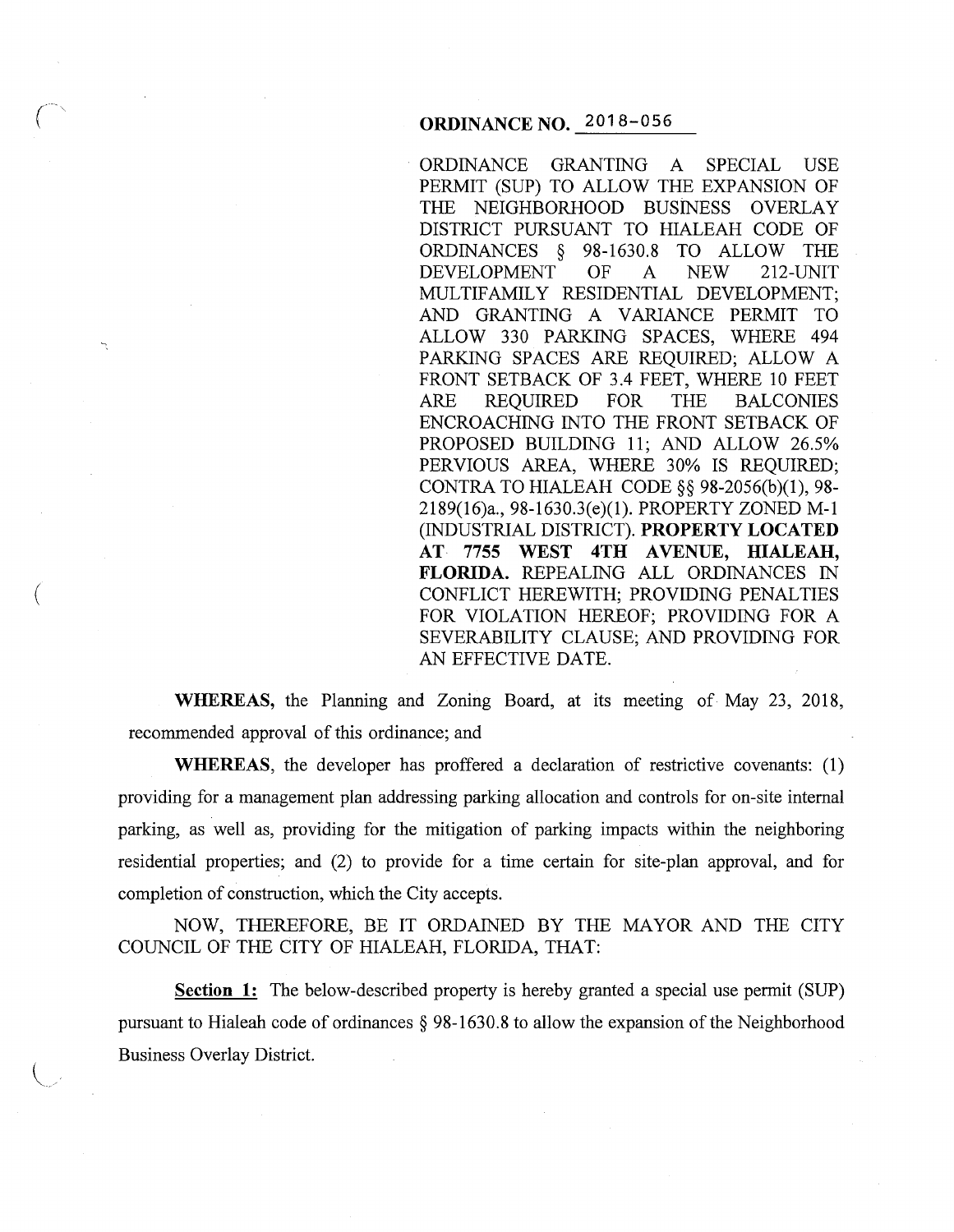## Ordinance No. 2018-056 Page 2

**Section 2:** The below-described property is hereby granted a variance permit to allow 330 parking spaces, where 494 parking spaces are required, contra to Hialeah Code of ordinances § 98-2189(16) a. that provides: "NBD neighborhood business district. a. Residential uses. Parking for residential uses shall be two parking spaces for one or two bedrooms and onehalf parking spaces for each additional bedroom. An additional one-quarter parking space for each dwelling unit shall be provided for guest parking. The guest parking requirement may be satisfied, in whole or in part, by the operation of valet parking services for residential guests, approved by the city."; to allow a front setback of 3.4 feet, where 10 feet are required for the balconies encroaching into the front setback of proposed building 11, contra to Hialeah Code of ordinances § 98-1630.3(e)(1) that provides: "Front setback and street side setback. For the pedestal or base of a building, a minimum setback of ten feet, built-to-line..."; and to allow 26.5% pervious area, where 30% is required; contra to Hialeah Code of ordinances §§ 98- 2056(b)(1) that provides: " (b)The net area of a parcel shall be that area, expressed in acres or fractions of an acre, of land zoned for residential use less rights-of-way for streets and thoroughfares. In addition, every residential development except R-1 and R-4 and R-3 when developed as R-4 shall comply with the following open space and lot coverage requirements: (1) A minimum of 30 percent of the net residential land area shall be maintained in landscaped open space, which space may include recreation areas, swimming pools, and setback areas." Property is located at 7755 West 4th Avenue, Hialeah, Florida, zoned M-1 (Industrial District), and legally described as follows:

> The West 995.50 feet of the North 372.00 feet of the South 4328.00 feet, of Section 30, Township 52 South, Range 41 East, Miami-Dade County, Florida less the West 100 feet thereof.

### **Section 3: Repeal of Ordinances in Conflict.**

All ordinances or parts of ordinances in conflict herewith are hereby repealed to the extent of such conflict.

#### **Section 4: Penalties.**

 $\overline{\mathcal{C}}$ 

*(* 

Every person violating any provision of the Code or any ordinance, rule or regulation adopted or issued in pursuance thereof shall be assessed a civil penalty not to exceed \$500.00 within the discretion of the court or administrative tribunal having jurisdiction. Each act of violation and each day upon which any such violation shall occur shall constitute a separate